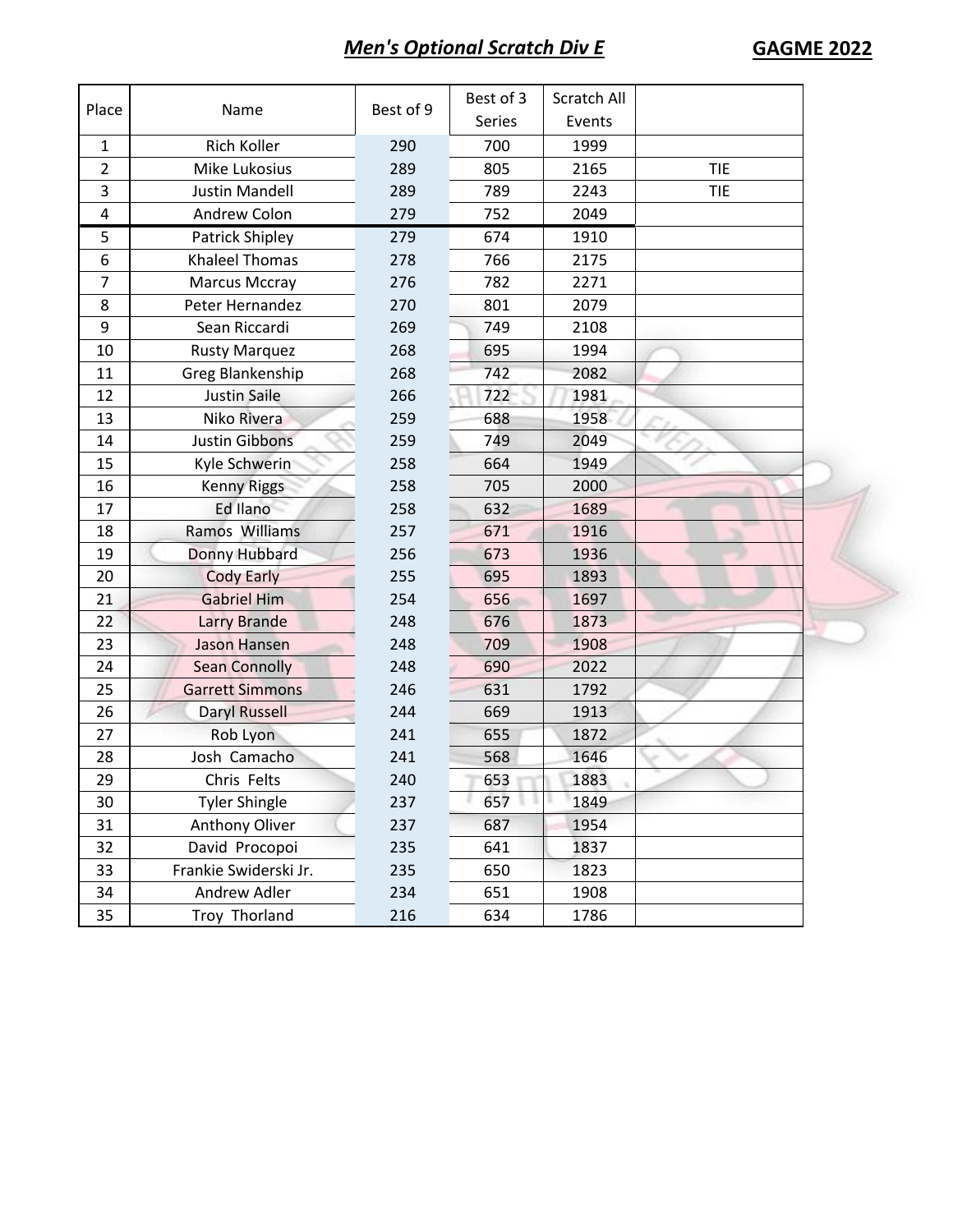## **Men's Optional Scratch Div E GAGME 2022**

| Place          | Name                   | Best of 9 | Best of 3 | Scratch All |  |  |
|----------------|------------------------|-----------|-----------|-------------|--|--|
|                |                        |           | Series    | Events      |  |  |
| 1              | Mike Lukosius          | 289       | 805       | 2165        |  |  |
| $\overline{2}$ | Peter Hernandez        | 270       | 801       | 2079        |  |  |
| 3              | <b>Justin Mandell</b>  | 289       | 789       | 2243        |  |  |
| 4              | <b>Marcus Mccray</b>   | 276       | 782       | 2271        |  |  |
| 5              | <b>Khaleel Thomas</b>  | 278       | 766       | 2175        |  |  |
| 6              | Andrew Colon           | 279       | 752       | 2049        |  |  |
| $\overline{7}$ | Sean Riccardi          | 269       | 749       | 2108        |  |  |
| 8              | <b>Justin Gibbons</b>  | 259       | 749       | 2049        |  |  |
| 9              | Greg Blankenship       | 268       | 742       | 2082        |  |  |
| 10             | Justin Saile           | 266       | 722       | 1981        |  |  |
| 11             | Jason Hansen           | 248       | 709       | 1908        |  |  |
| 12             | <b>Kenny Riggs</b>     | 258       | 705       | 2000        |  |  |
| 13             | <b>Rich Koller</b>     | 290       | 700       | 1999        |  |  |
| 14             | Cody Early             | 255       | 695       | 1893        |  |  |
| 15             | <b>Rusty Marquez</b>   | 268       | 695       | 1994        |  |  |
| 16             | <b>Sean Connolly</b>   | 248       | 690       | 2022        |  |  |
| 17             | Niko Rivera            | 259       | 688       | 1958        |  |  |
| 18             | <b>Anthony Oliver</b>  | 237       | 687       | 1954        |  |  |
| 19             | Larry Brande           | 248       | 676       | 1873        |  |  |
| 20             | <b>Patrick Shipley</b> | 279       | 674       | 1910        |  |  |
| 21             | Donny Hubbard          | 256       | 673       | 1936        |  |  |
| 22             | <b>Ramos Williams</b>  | 257       | 671       | 1916        |  |  |
| 23             | <b>Daryl Russell</b>   | 244       | 669       | 1913        |  |  |
| 24             | <b>Kyle Schwerin</b>   | 258       | 664       | 1949        |  |  |
| 25             | <b>Tyler Shingle</b>   | 237       | 657       | 1849        |  |  |
| 26             | <b>Gabriel Him</b>     | 254       | 656       | 1697        |  |  |
| 27             | Rob Lyon               | 241       | 655       | 1872        |  |  |
| 28             | Chris Felts            | 240       | 653       | 1883        |  |  |
| 29             | Andrew Adler           | 234       | 651       | 1908        |  |  |
| 30             | Frankie Swiderski Jr.  | 235       | 650       | 1823        |  |  |
| 31             | David Procopoi         | 235       | 641       | 1837        |  |  |
| 32             | Troy Thorland          | 216       | 634       | 1786        |  |  |
| 33             | Ed Ilano               | 258       | 632       | 1689        |  |  |
| 34             | <b>Garrett Simmons</b> | 246       | 631       | 1792        |  |  |
| 35             | Josh Camacho           | 241       | 568       | 1646        |  |  |